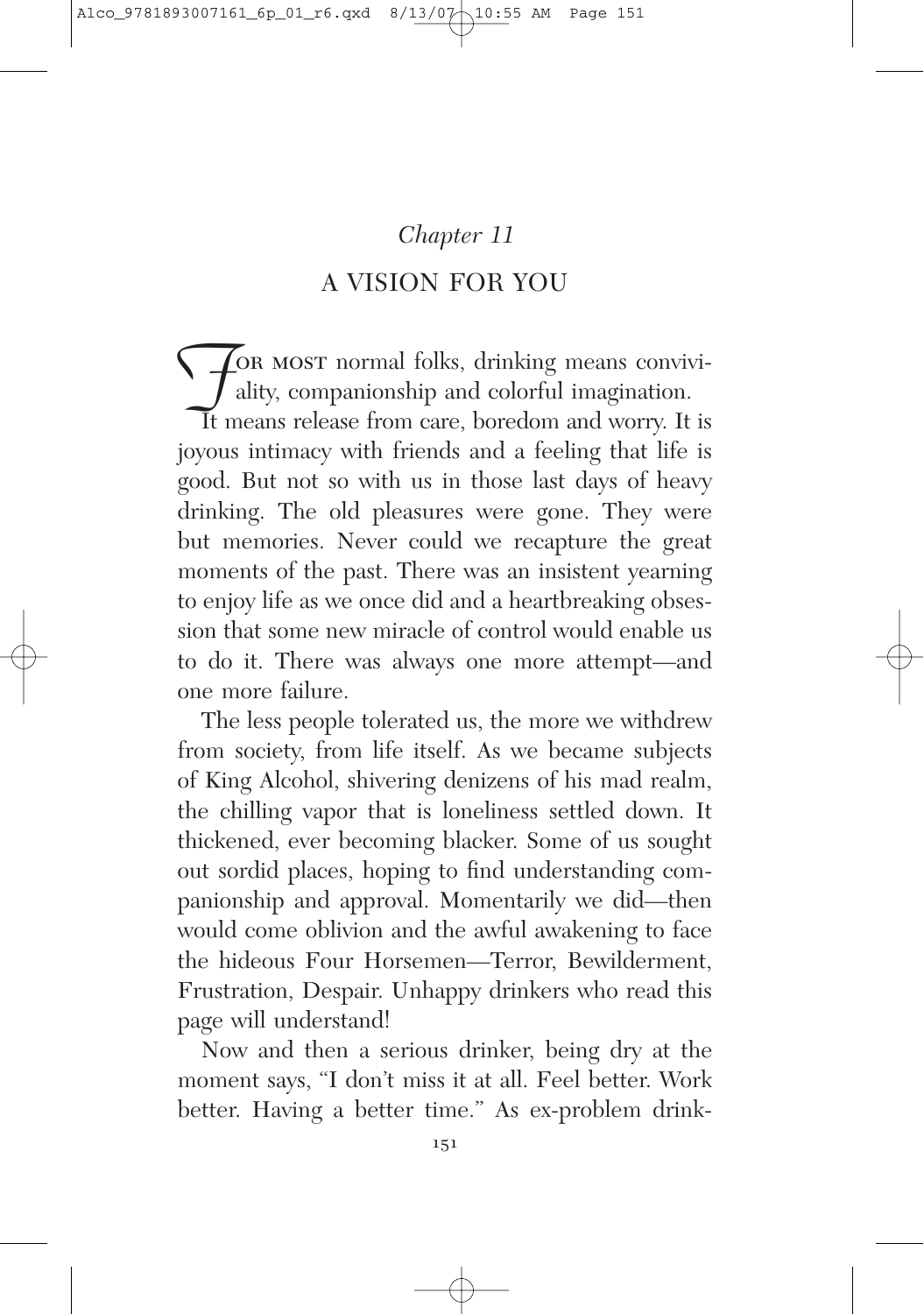ers, we smile at such a sally. We know our friend is like a boy whistling in the dark to keep up his spirits. He fools himself. Inwardly he would give anything to take half a dozen drinks and get away with them. He will presently try the old game again, for he isn't happy about his sobriety. He cannot picture life without alcohol. Some day he will be unable to imagine life either with alcohol or without it. Then he will know loneliness such as few do. He will be at the jumping-off place. He will wish for the end.

We have shown how we got out from under. You say, "Yes, I'm willing. But am I to be consigned to a life where I shall be stupid, boring and glum, like some righteous people I see? I know I must get along without liquor, but how can I? Have you a sufficient substitute<sup>2"</sup>

Yes, there is a substitute and it is vastly more than that. It is a fellowship in Alcoholics Anonymous. There you will find release from care, boredom and worry. Your imagination will be fired. Life will mean something at last. The most satisfactory years of your existence lie ahead. Thus we find the fellowship, and so will you.

"How is that to come about?" you ask. "Where am I to find these people?"

You are going to meet these new friends in your own community. Near you, alcoholics are dying helplessly like people in a sinking ship. If you live in a large place, there are hundreds. High and low, rich and poor, these are future fellows of Alcoholics Anonymous. Among them you will make lifelong friends. You will be bound to them with new and wonderful ties, for you will escape disaster together and you will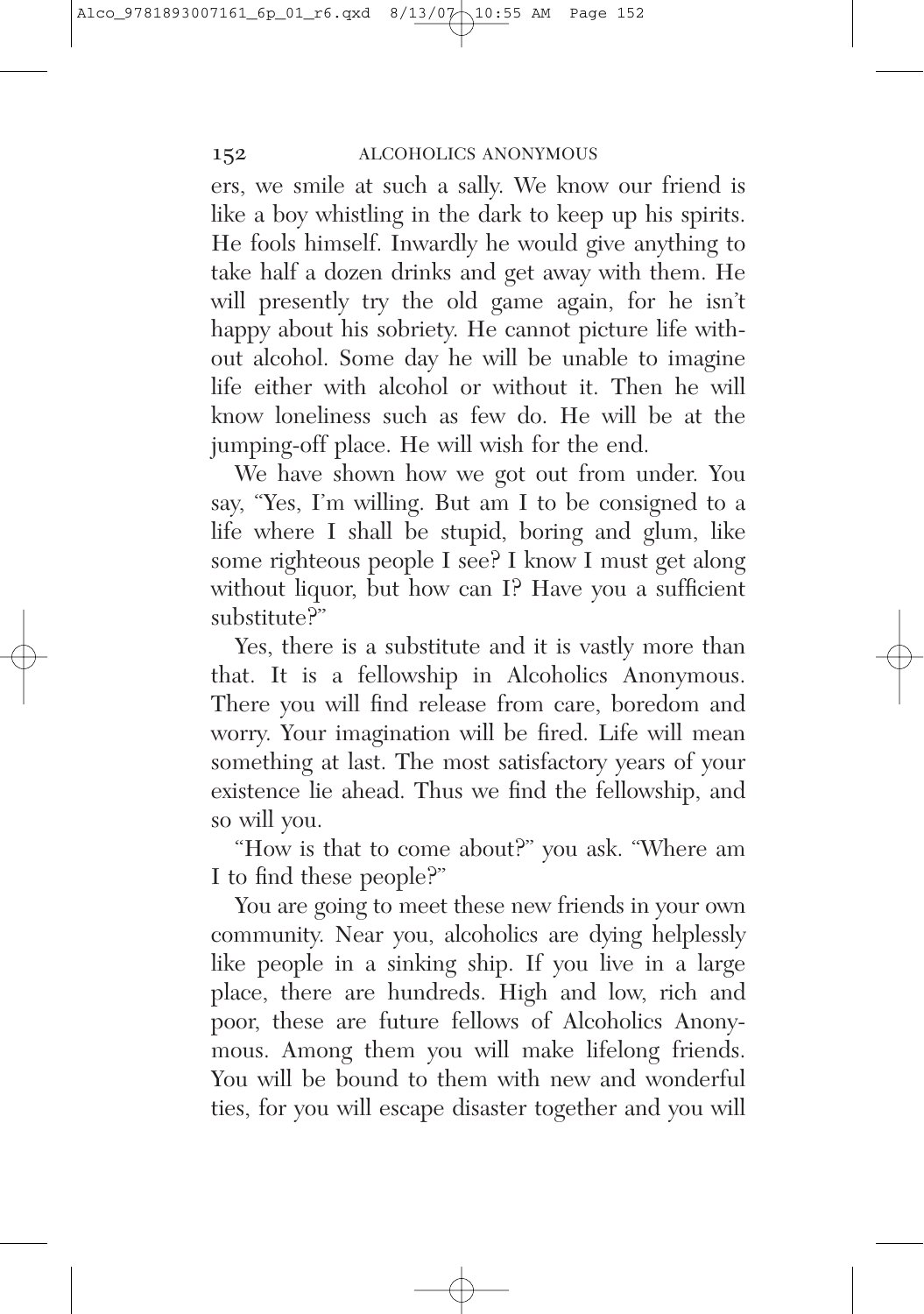commence shoulder to shoulder your common journey. Then you will know what it means to give of yourself that others may survive and rediscover life. You will learn the full meaning of "Love thy neighbor as thyself"

It may seem incredible that these men are to become happy, respected, and useful once more. How can they rise out of such misery, bad repute and hopelessness? The practical answer is that since these things have happened among us, they can happen with you. Should you wish them above all else, and be willing to make use of our experience, we are sure they will come. The age of miracles is still with us. Our own recovery proves that!

Our hope is that when this chip of a book is launched on the world tide of alcoholism, defeated drinkers will seize upon it, to follow its suggestions. Many, we are sure, will rise to their feet and march on. They will approach still other sick ones and fellowships of Alcoholics Anonymous may spring up in each city and hamlet, havens for those who must find a way out.

In the chapter "Working With Others" you gathered an idea of how we approach and aid others to health. Suppose now that through you several families have adopted this way of life. You will want to know more of how to proceed from that point. Perhaps the best way of treating you to a glimpse of your future will be to describe the growth of the fellowship among us. Here is a brief account:

Years ago, in 1935, one of our number made a journey to a certain western city. From a business standpoint, his trip came off badly. Had he been suc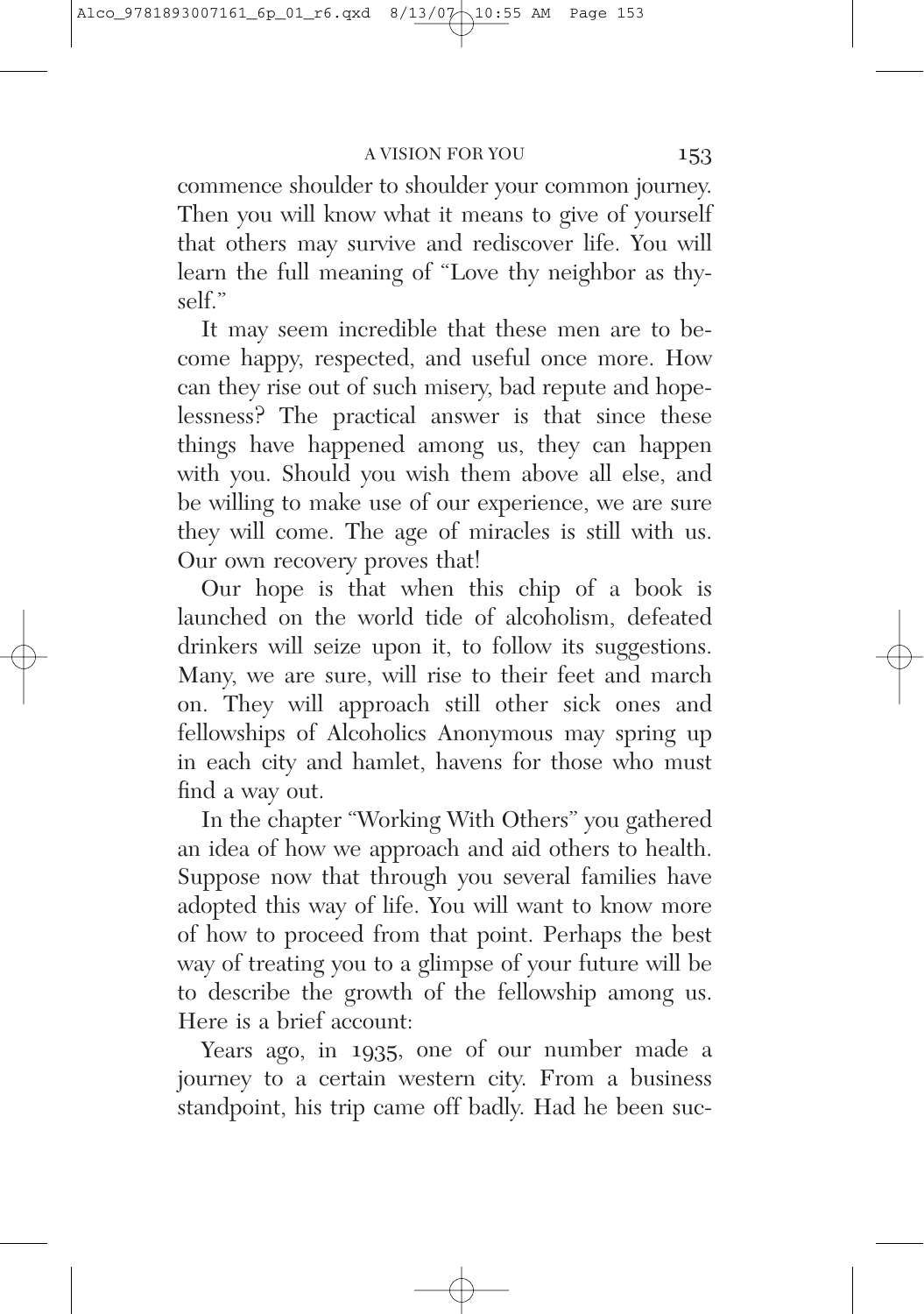cessful in his enterprise, he would have been set on his feet financially which, at the time, seemed vitally important. But his venture wound up in a law suit and bogged down completely. The proceeding was shot through with much hard feeling and controversy.

Bitterly discouraged, he found himself in a strange place, discredited and almost broke. Still physically weak, and sober but a few months, he saw that his predicament was dangerous. He wanted so much to talk with someone, but whom?

One dismal afternoon he paced a hotel lobby wondering how his bill was to be paid. At one end of the room stood a glass covered directory of local churches. Down the lobby a door opened into an attractive bar. He could see the gay crowd inside. In there he would find companionship and release. Unless he took some drinks, he might not have the courage to scrape an acquaintance and would have a lonely week-end.

Of course he couldn't drink, but why not sit hopefully at a table, a bottle of ginger ale before him? After all, had he not been sober six months now? Perhaps he could handle, say, three drinks—no more! Fear gripped him. He was on thin ice. Again it was the old, insidious insanity—that first drink. With a shiver, he turned away and walked down the lobby to the church directory. Music and gay chatter still floated to him from the bar.

But what about his responsibilities—his family and the men who would die because they would not know how to get well, ah—yes, those other alcoholics? There must be many such in this town. He would phone a clergyman. His sanity returned and he thanked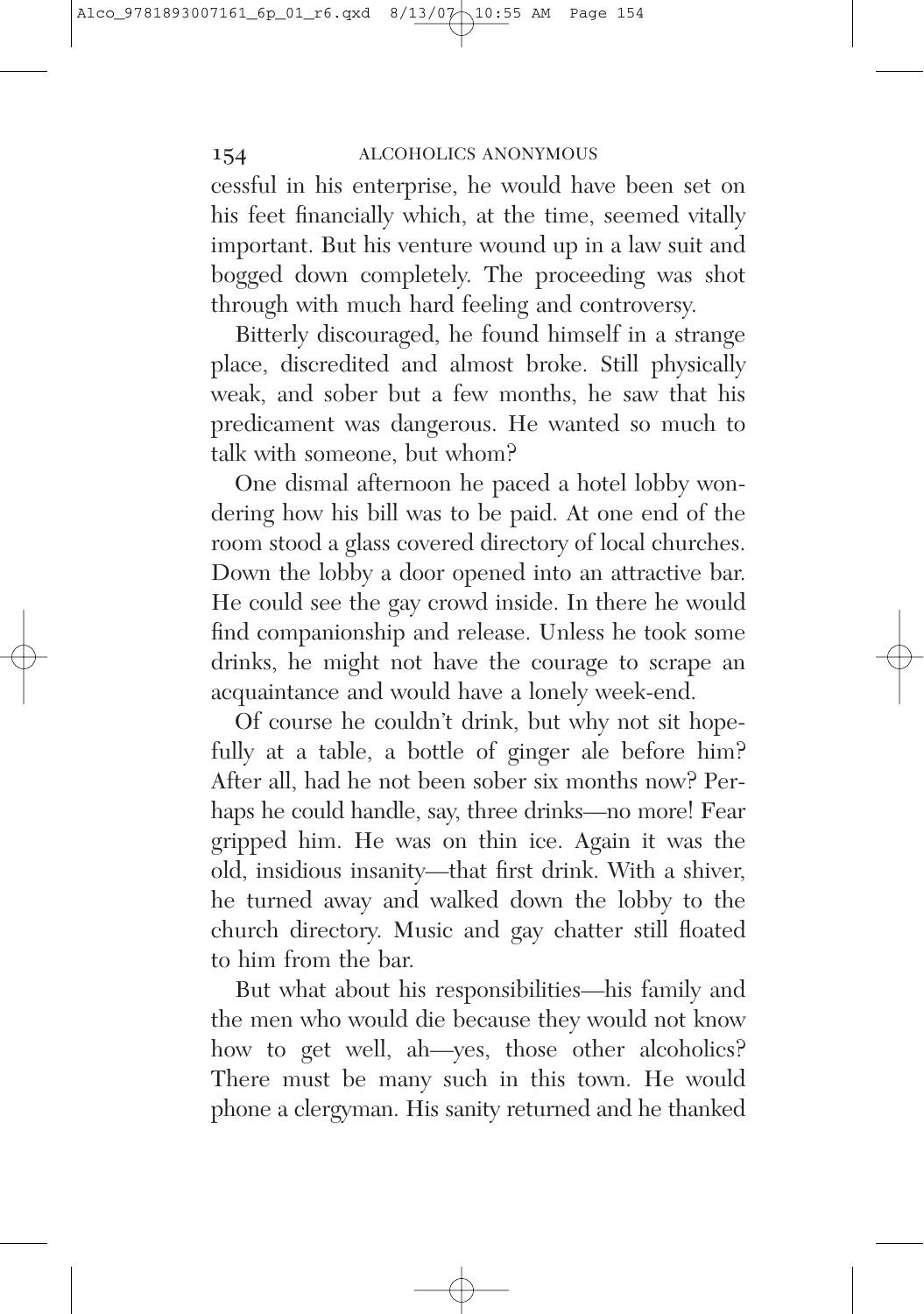God. Selecting a church at random from the directory, he stepped into a booth and lifted the receiver.

His call to the clergyman led him presently to a certain resident of the town, who, though formerly able and respected, was then nearing the nadir of alcoholic despair. It was the usual situation: home in jeopardy, wife ill, children distracted, bills in arrears and standing damaged. He had a desperate desire to stop, but saw no way out, for he had earnestly tried many avenues of escape. Painfully aware of being somehow abnormal, the man did not fully realize what it meant to be alcoholic.\*

When our friend related his experience, the man agreed that no amount of will power he might muster could stop his drinking for long. A spiritual experience, he conceded, was absolutely necessary, but the price seemed high upon the basis suggested. He told how he lived in constant worry about those who might find out about his alcoholism. He had, of course, the familiar alcoholic obsession that few knew of his drinking. Why, he argued, should he lose the remainder of his business, only to bring still more suffering to his family by foolishly admitting his plight to people from whom he made his livelihood? He would do anything, he said, but that.

Being intrigued, however, he invited our friend to his home. Some time later, and just as he thought he was getting control of his liquor situation, he went on a roaring bender. For him, this was the spree that ended all sprees. He saw that he would have to face

<sup>\*</sup> This refers to Bill's first visit with Dr. Bob. These men later became co-founders of A.A. Bill's story opens the text of this book; Dr. Bob's heads the Story Section.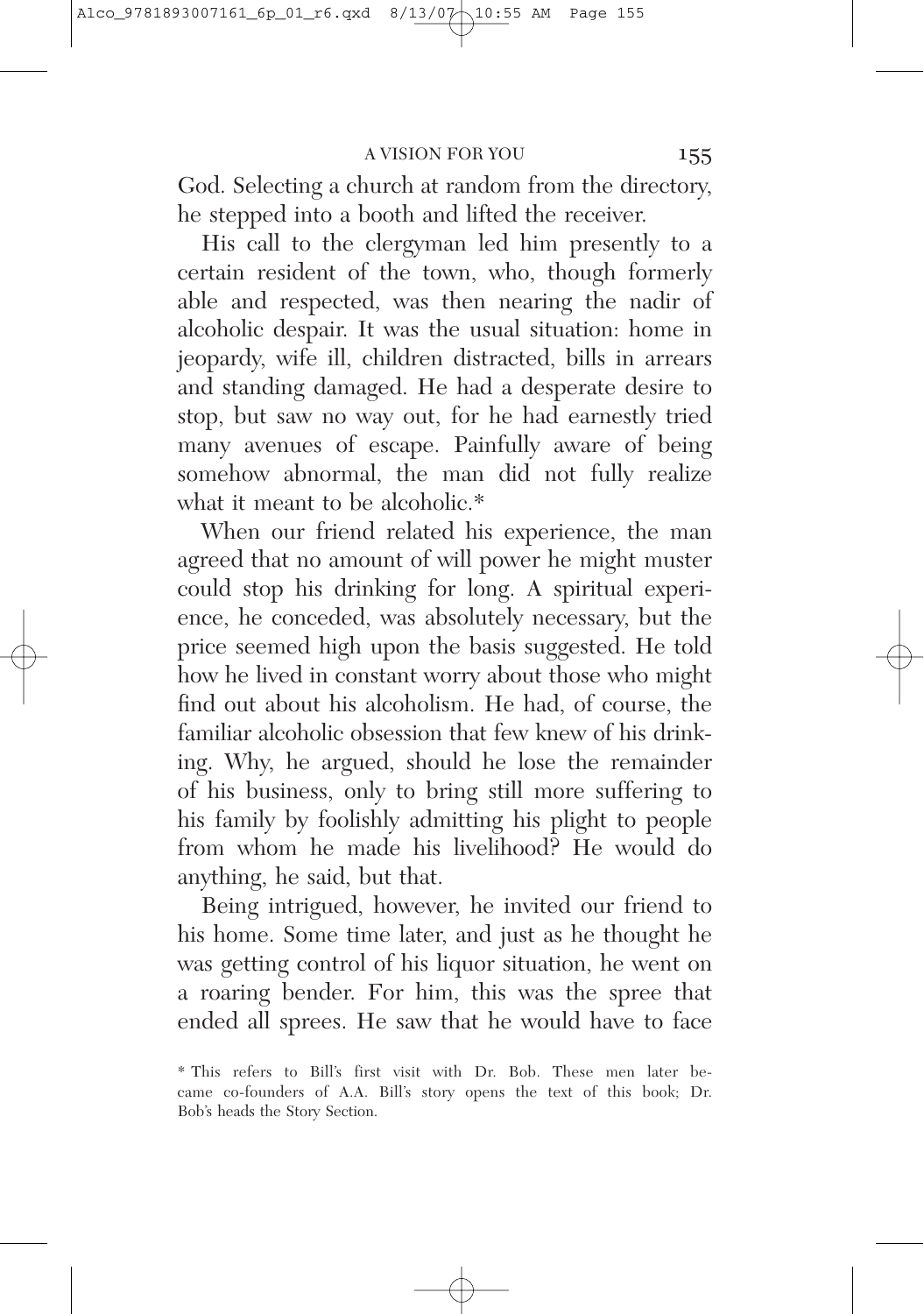his problems squarely that God might give him mastery.

One morning he took the bull by the horns and set out to tell those he feared what his trouble had been. He found himself surprisingly well received, and learned that many knew of his drinking. Stepping into his car, he made the rounds of people he had hurt. He trembled as he went about, for this might mean ruin, particularly to a person in his line of business.

At midnight he came home exhausted, but very happy. He has not had a drink since. As we shall see, he now means a great deal to his community, and the major liabilities of thirty years of hard drinking have been repaired in four.

But life was not easy for the two friends. Plenty of difficulties presented themselves. Both saw that they must keep spiritually active. One day they called up the head nurse of a local hospital. They explained their need and inquired if she had a first class alcoholic prospect.

She replied, "Yes, we've got a corker. He's just beaten up a couple of nurses. Goes off his head completely when he's drinking. But he's a grand chap when he's sober, though he's been in here eight times in the last six months. Understand he was once a well-known lawyer in town, but just now we've got him strapped down tight."\*

Here was a prospect all right but, by the description, none too promising. The use of spiritual principles in

<sup>\*</sup> This refers to Bill's and Dr. Bob's first visit to A.A. Number Three. See the Pioneer Section. This resulted in A.A.'s first group, at Akron, Ohio, in 1935.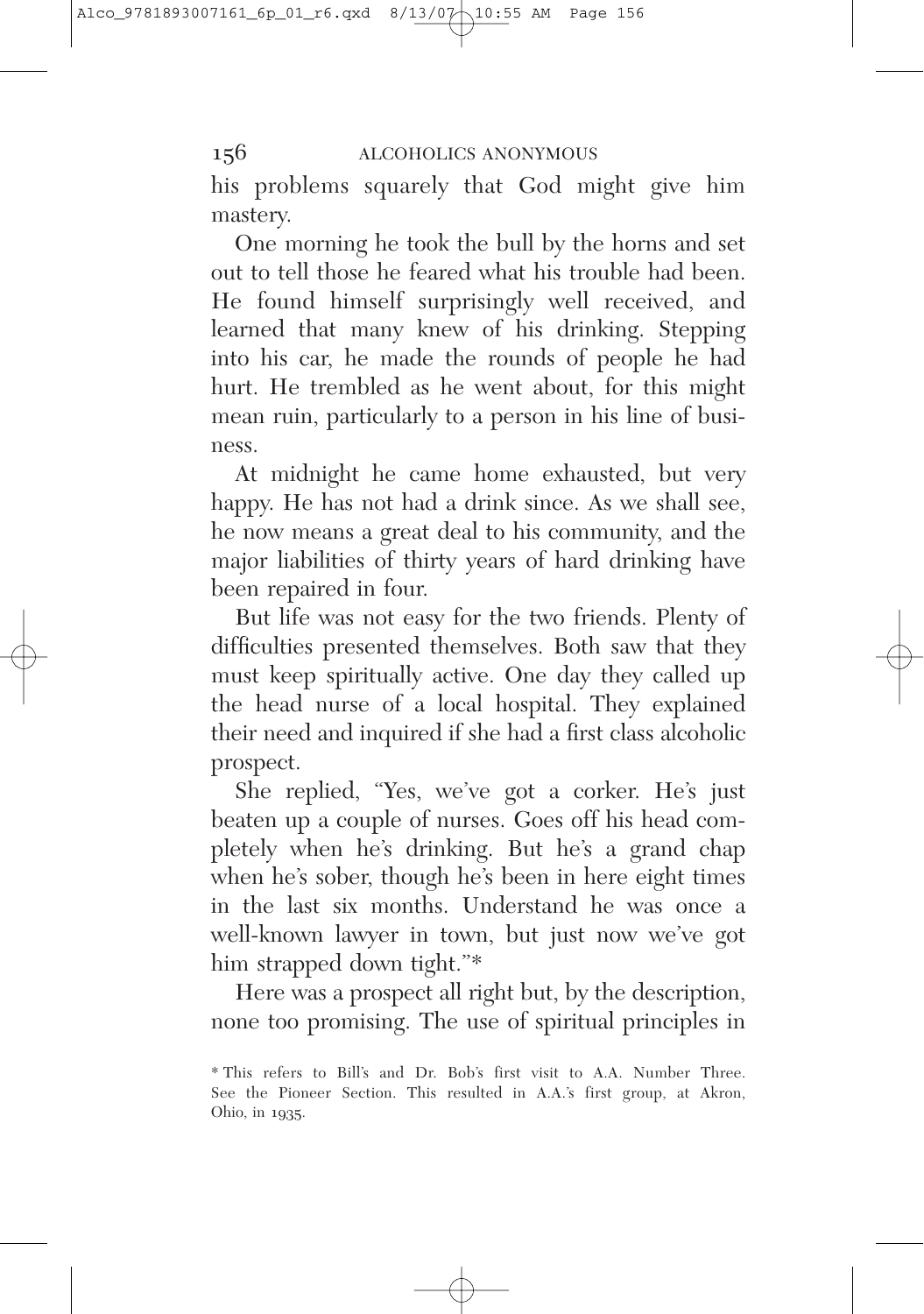such cases was not so well understood as it is now. But one of the friends said, "Put him in a private room. We'll be down."

Two days later, a future fellow of Alcoholics Anonymous stared glassily at the strangers beside his bed. "Who are you fellows, and why this private room? I was always in a ward before."

Said one of the visitors, "We're giving you a treatment for alcoholism."

Hopelessness was written large on the man's face as he replied, "Oh, but that's no use. Nothing would fix me. I'm a goner. The last three times, I got drunk on the way home from here. I'm afraid to go out the door. Lean't understand it."

For an hour, the two friends told him about their drinking experiences. Over and over, he would say: "That's me. That's me. I drink like that."

The man in the bed was told of the acute poisoning from which he suffered, how it deteriorates the body of an alcoholic and warps his mind. There was much talk about the mental state preceding the first drink.

"Yes, that's me," said the sick man, "the very image. You fellows know your stuff all right, but I don't see what good it'll do. You fellows are somebody. I was once, but I'm a nobody now. From what you tell me, I know more than ever I can't stop." At this both the visitors burst into a laugh. Said the future Fellow Anonymous: "Damn little to laugh about that I can see."

The two friends spoke of their spiritual experience and told him about the course of action they carried out.

He interrupted: "I used to be strong for the church,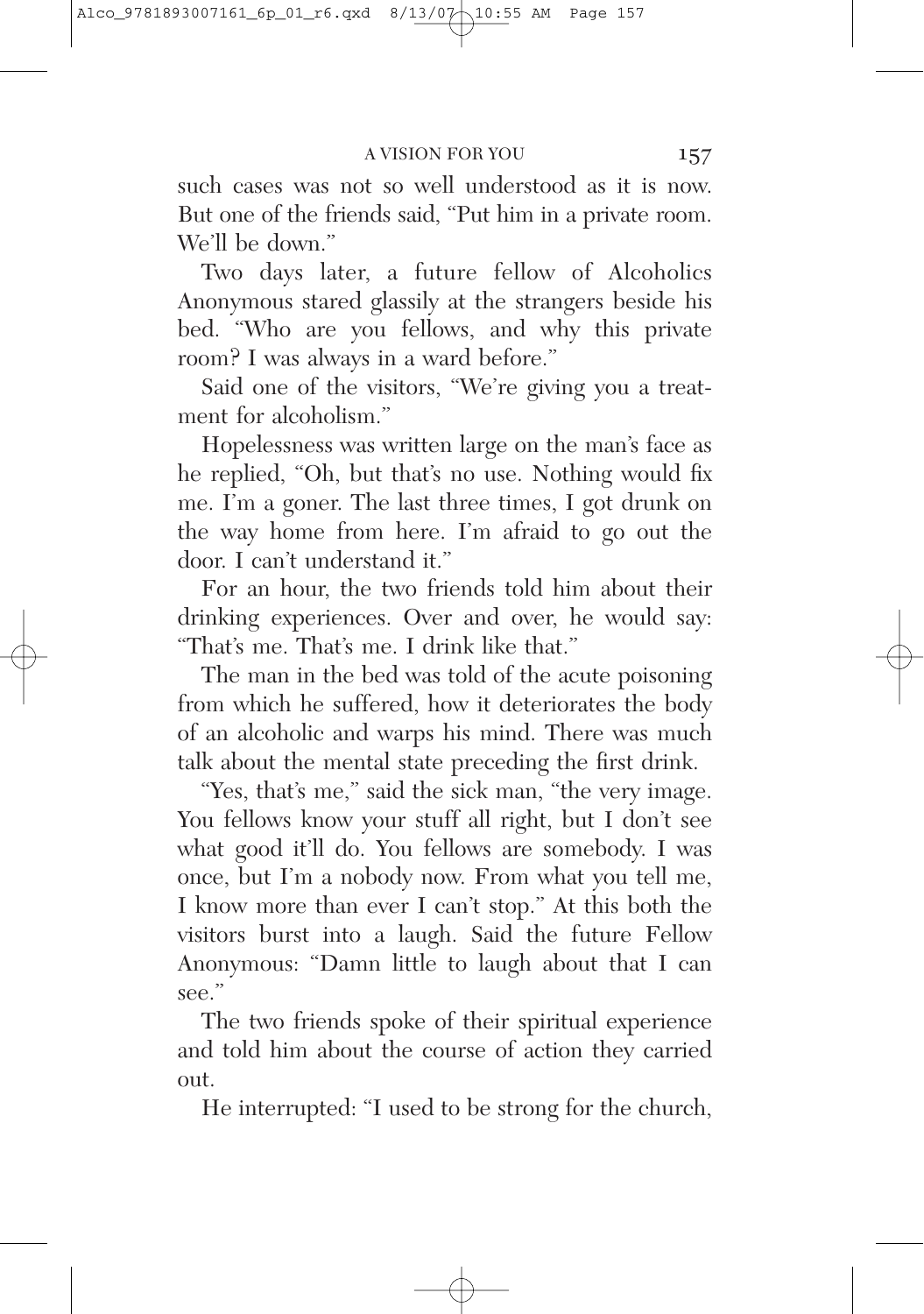but that won't fix it. I've prayed to God on hangover mornings and sworn that I'd never touch another drop but by nine o'clock I'd be boiled as an owl."

Next day found the prospect more receptive. He had been thinking it over. "Maybe you're right," he said. "God ought to be able to do anything." Then he added, "He sure didn't do much for me when I was trying to fight this booze racket alone."

On the third day the lawyer gave his life to the care and direction of his Creator, and said he was perfectly willing to do anything necessary. His wife came, scarcely daring to be hopeful, though she thought she saw something different about her husband already. He had begun to have a spiritual experience.

That afternoon he put on his clothes and walked from the hospital a free man. He entered a political campaign, making speeches, frequenting men's gathering places of all sorts, often staying up all night. He lost the race by only a narrow margin. But he had found God—and in finding God had found himself.

That was in June, 1935. He never drank again. He too, has become a respected and useful member of his community. He has helped other men recover, and is a power in the church from which he was long absent.

So, you see, there were three alcoholics in that town, who now felt they had to give to others what they had found, or be sunk. After several failures to find others, a fourth turned up. He came through an acquaintance who had heard the good news. He proved to be a devil-may-care young fellow whose parents could not make out whether he wanted to stop drinking or not. They were deeply religious people, much shocked by their son's refusal to have anything to do with the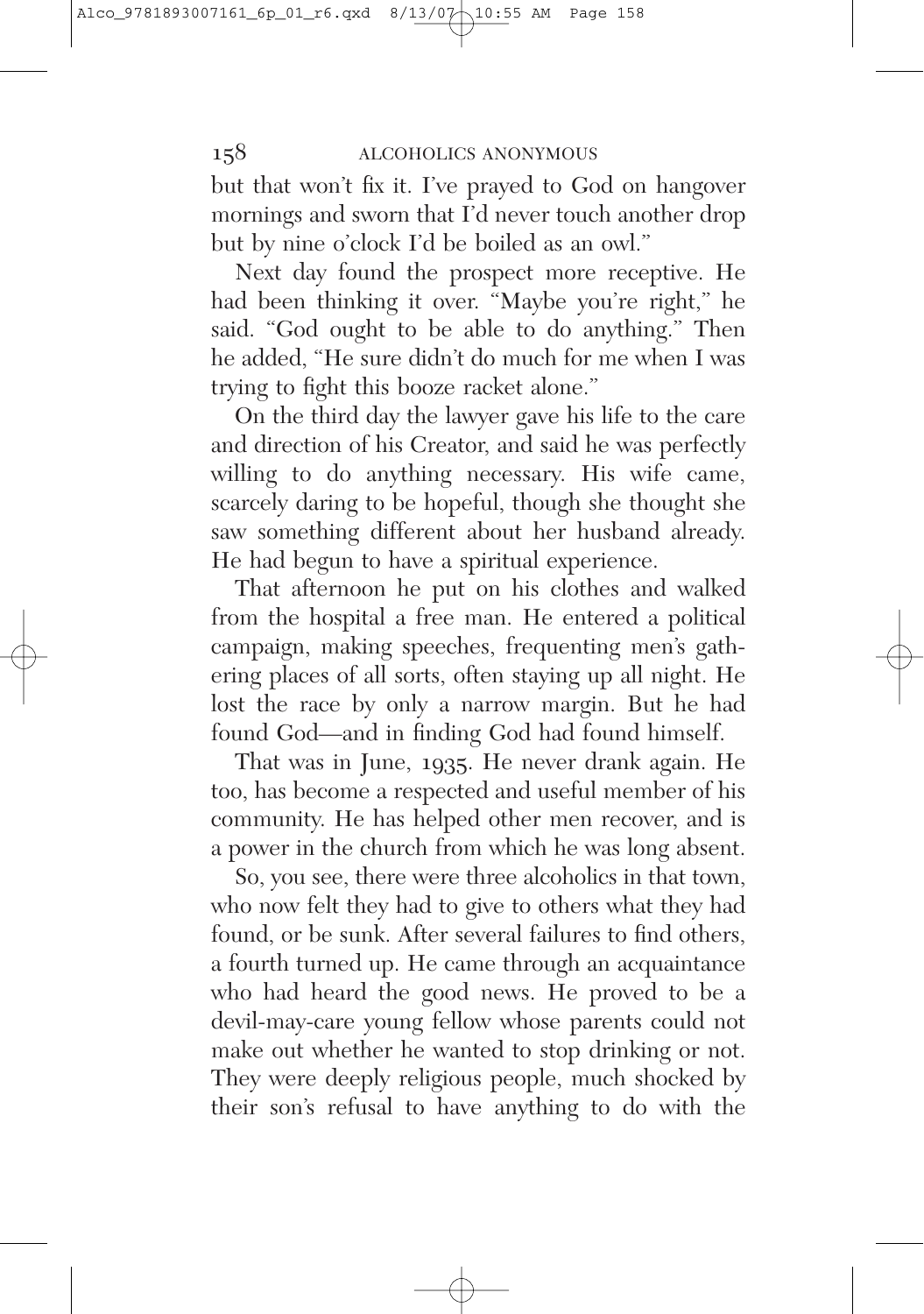church. He suffered horribly from his sprees, but it seemed as if nothing could be done for him. He consented, however, to go to the hospital, where he occupied the very room recently vacated by the lawyer.

He had three visitors. After a bit, he said, "The way you fellows put this spiritual stuff makes sense. I'm ready to do business. I guess the old folks were right after all." So one more was added to the Fellowship.

All this time our friend of the hotel lobby incident remained in that town. He was there three months. He now returned home, leaving behind his first acquaintance, the lawyer and the devil-may-care chap. These men had found something brand new in life. Though they knew they must help other alcoholics if they would remain sober, that motive became secondary. It was transcended by the happiness they found in giving themselves for others. They shared their homes, their slender resources, and gladly devoted their spare hours to fellow-sufferers. They were willing, by day or night, to place a new man in the hospital and visit him afterward. They grew in numbers. They experienced a few distressing failures, but in those cases they made an effort to bring the man's family into a spiritual way of living, thus relieving much worry and suffering.

A year and six months later these three had succeeded with seven more. Seeing much of each other, scarce an evening passed that someone's home did not shelter a little gathering of men and women, happy in their release, and constantly thinking how they might present their discovery to some newcomer. In addition to these casual get-togethers, it became customary to set apart one night a week for a meeting to be at-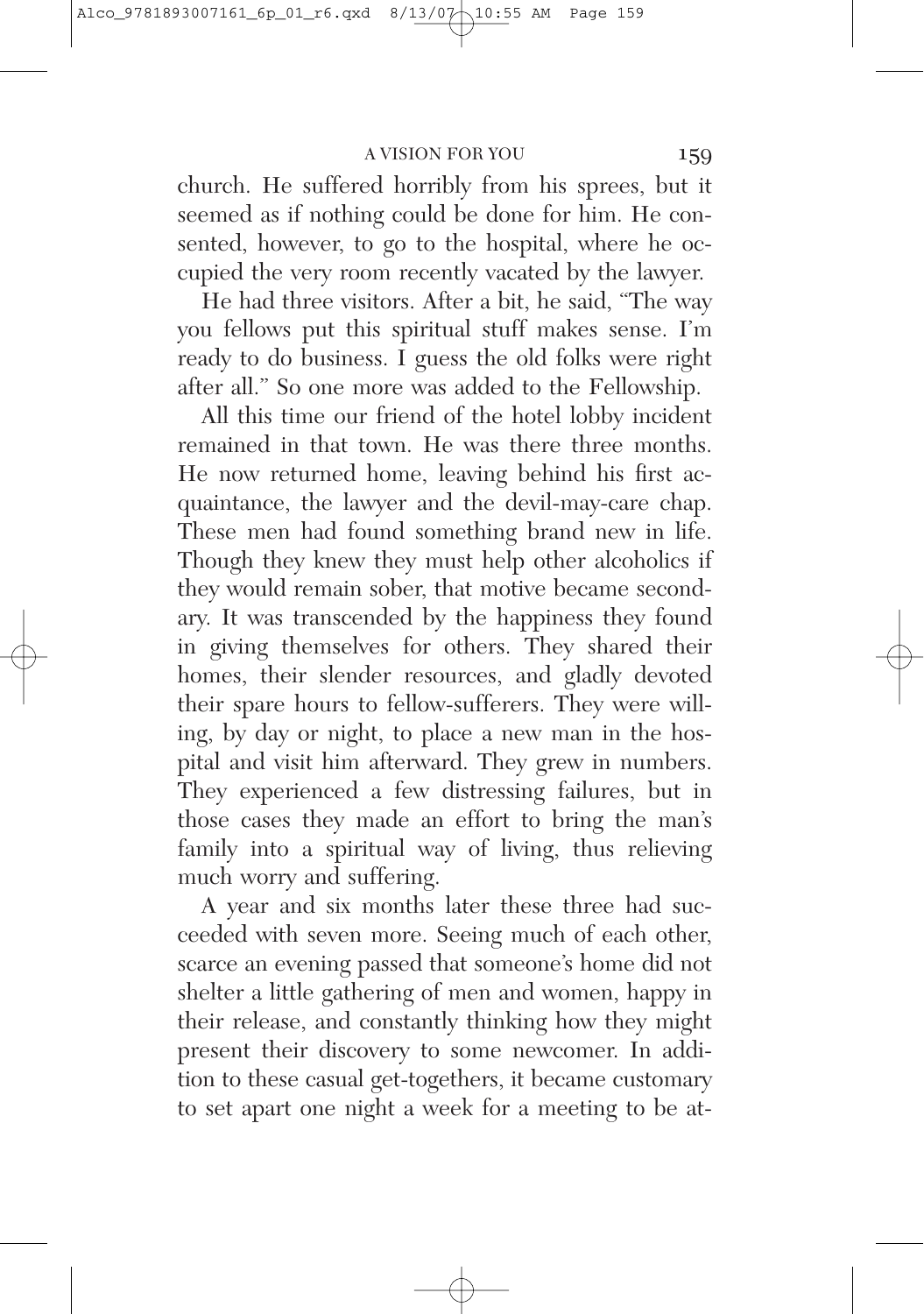tended by anyone or everyone interested in a spiritual way of life. Aside from fellowship and sociability, the prime object was to provide a time and place where new people might bring their problems.

Outsiders became interested. One man and his wife placed their large home at the disposal of this strangely assorted crowd. This couple has since become so fascinated that they have dedicated their home to the work. Many a distracted wife has visited this house to find loving and understanding companionship among women who knew her problem, to hear from the lips of their husbands what had happened to them, to be advised how her own wayward mate might be hospitalized and approached when next he stumbled.

Many a man, yet dazed from his hospital experience, has stepped over the threshold of that home into freedom. Many an alcoholic who entered there came away with an answer. He succumbed to that gay crowd inside, who laughed at their own misfortunes and understood his. Impressed by those who visited him at the hospital, he capitulated entirely when, later, in an upper room of this house, he heard the story of some man whose experience closely tallied with his own. The expression on the faces of the women, that indefinable something in the eyes of the men, the stimulating and electric atmosphere of the place, conspired to let him know that here was haven at last.

The very practical approach to his problems, the absence of intolerance of any kind, the informality, the genuine democracy, the uncanny understanding which these people had were irresistible. He and his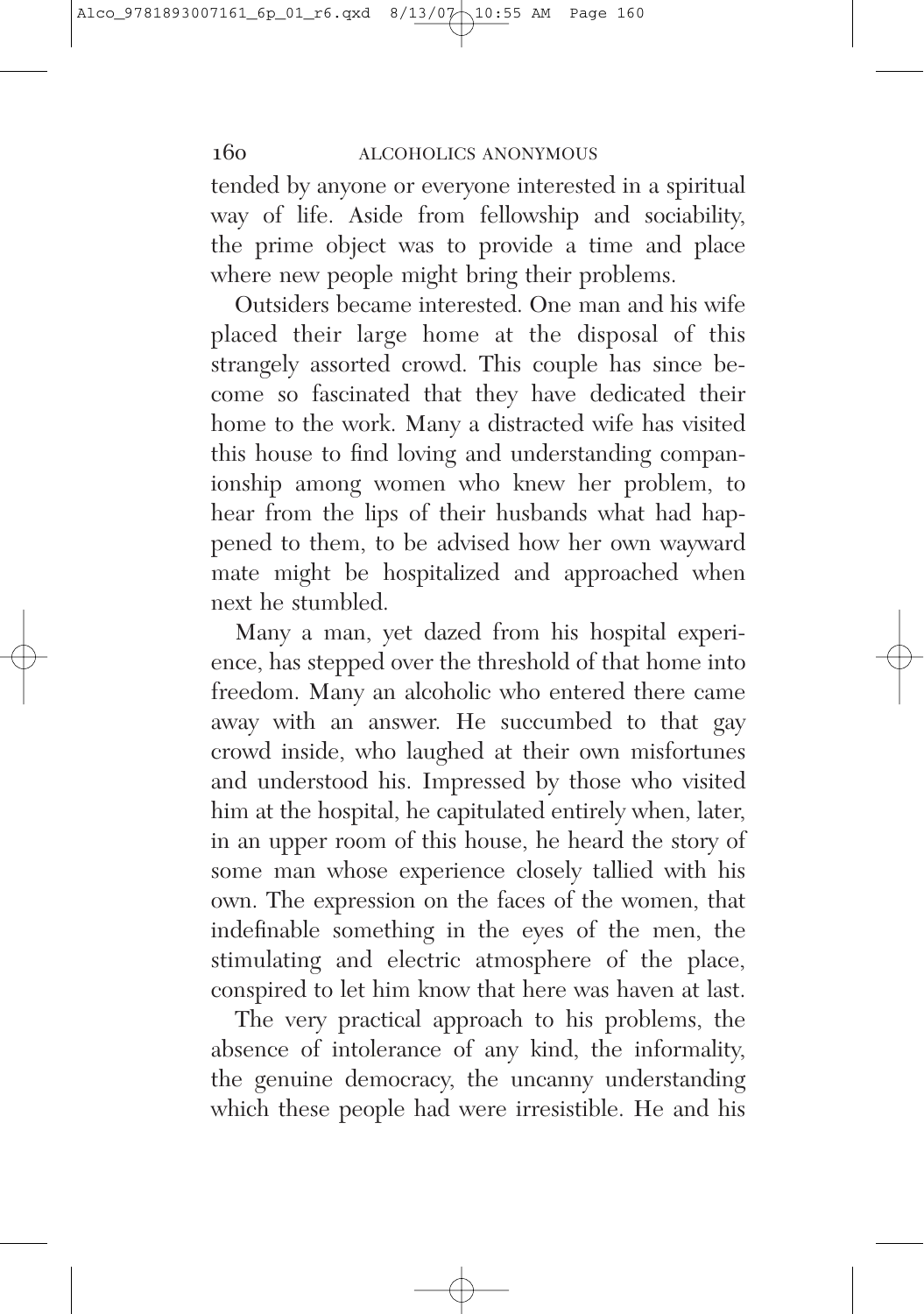wife would leave elated by the thought of what they could now do for some stricken acquaintance and his family. They knew they had a host of new friends; it seemed they had known these strangers always. They had seen miracles, and one was to come to them. They had visioned the Great Reality—their loving and All Powerful Creator.

Now, this house will hardly accommodate its weekly visitors, for they number sixty or eighty as a rule. Alcoholics are being attracted from far and near. From surrounding towns, families drive long distances to be present. A community thirty miles away has fifteen fellows of Alcoholics Anonymous. Being a large place, we think that some day its Fellowship will number many hundreds.\*

But life among Alcoholics Anonymous is more than attending gatherings and visiting hospitals. Cleaning up old scrapes, helping to settle family differences, explaining the disinherited son to his irate parents, lending money and securing jobs for each other, when justified—these are everyday occurrences. No one is too discredited or has sunk too low to be welcomed cordially—if he means business. Social distinctions, petty rivalries and jealousies—these are laughed out of countenance. Being wrecked in the same vessel, being restored and united under one God, with hearts and minds attuned to the welfare of others, the things which matter so much to some people no longer signify much to them. How could they?

Under only slightly different conditions, the same thing is taking place in many eastern cities. In one of

<sup>\*</sup> Written in 1939.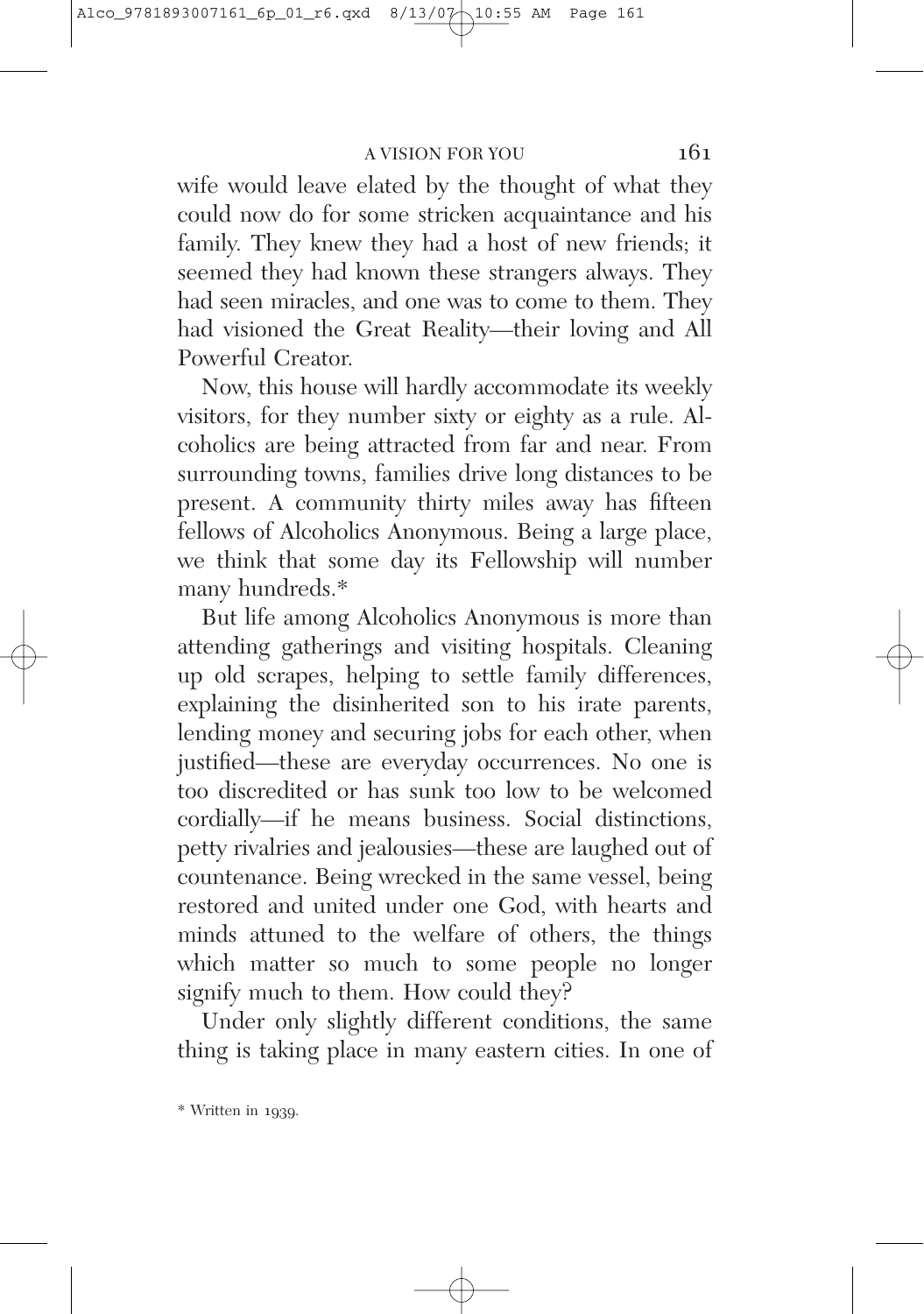these there is a well-known hospital for the treatment of alcoholic and drug addiction. Six years ago one of our number was a patient there. Many of us have felt, for the first time, the Presence and Power of God within its walls. We are greatly indebted to the doctor in attendance there, for he, although it might prejudice his own work, has told us of his belief in ours.

Every few days this doctor suggests our approach to one of his patients. Understanding our work, he can do this with an eye to selecting those who are willing and able to recover on a spiritual basis. Many of us, former patients, go there to help. Then, in this eastern city, there are informal meetings such as we have described to you, where you may now see scores of members. There are the same fast friendships, there is the same helpfulness to one another as you find among our western friends. There is a good bit of travel between East and West and we foresee a great increase in this helpful interchange.

Some day we hope that every alcoholic who journeys will find a Fellowship of Alcoholics Anonymous at his destination. To some extent this is already true. Some of us are salesmen and go about. Little clusters of twos and threes and fives of us have sprung up in other communities, through contact with our two larger centers. Those of us who travel drop in as often as we can. This practice enables us to lend a hand, at the same time avoiding certain alluring distractions of the road, about which any traveling man can inform you.\*

Thus we grow. And so can you, though you be but

<sup>\*</sup> Written in 1939. In 2007, there are over 114,000 groups. There is A.A. activity in more than 180 countries, with an estimated membership of over two million.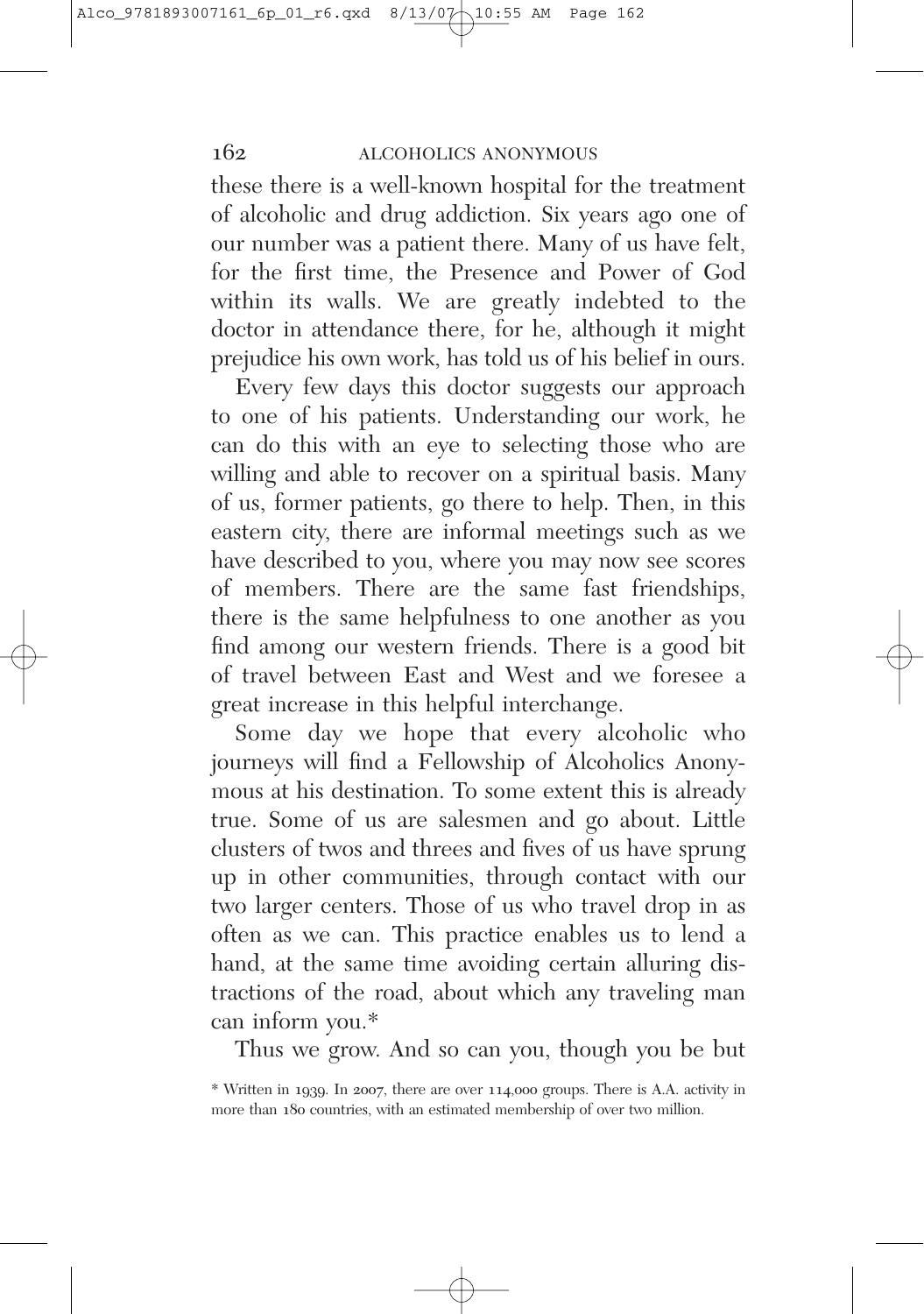one man with this book in your hand. We believe and hope it contains all you will need to begin.

We know what you are thinking. You are saying to yourself: "I'm jittery and alone. I couldn't do that." But you can. You forget that you have just now tapped a source of power much greater than yourself. To duplicate, with such backing, what we have accomplished is only a matter of willingness, patience and labor.

We know of an A.A. member who was living in a large community. He had lived there but a few weeks when he found that the place probably contained more alcoholics per square mile than any city in the country. This was only a few days ago at this writing. (1939) The authorities were much concerned. He got in touch with a prominent psychiatrist who had undertaken certain responsibilities for the mental health of the community. The doctor proved to be able and exceedingly anxious to adopt any workable method of handling the situation. So he inquired, what did our friend have on the ball?

Our friend proceeded to tell him. And with such good effect that the doctor agreed to a test among his patients and certain other alcoholics from a clinic which he attends. Arrangements were also made with the chief psychiatrist of a large public hospital to select still others from the stream of misery which flows through that institution.

So our fellow worker will soon have friends galore. Some of them may sink and perhaps never get up, but if our experience is a criterion, more than half of those approached will become fellows of Alcoholics Anonymous. When a few men in this city have found them